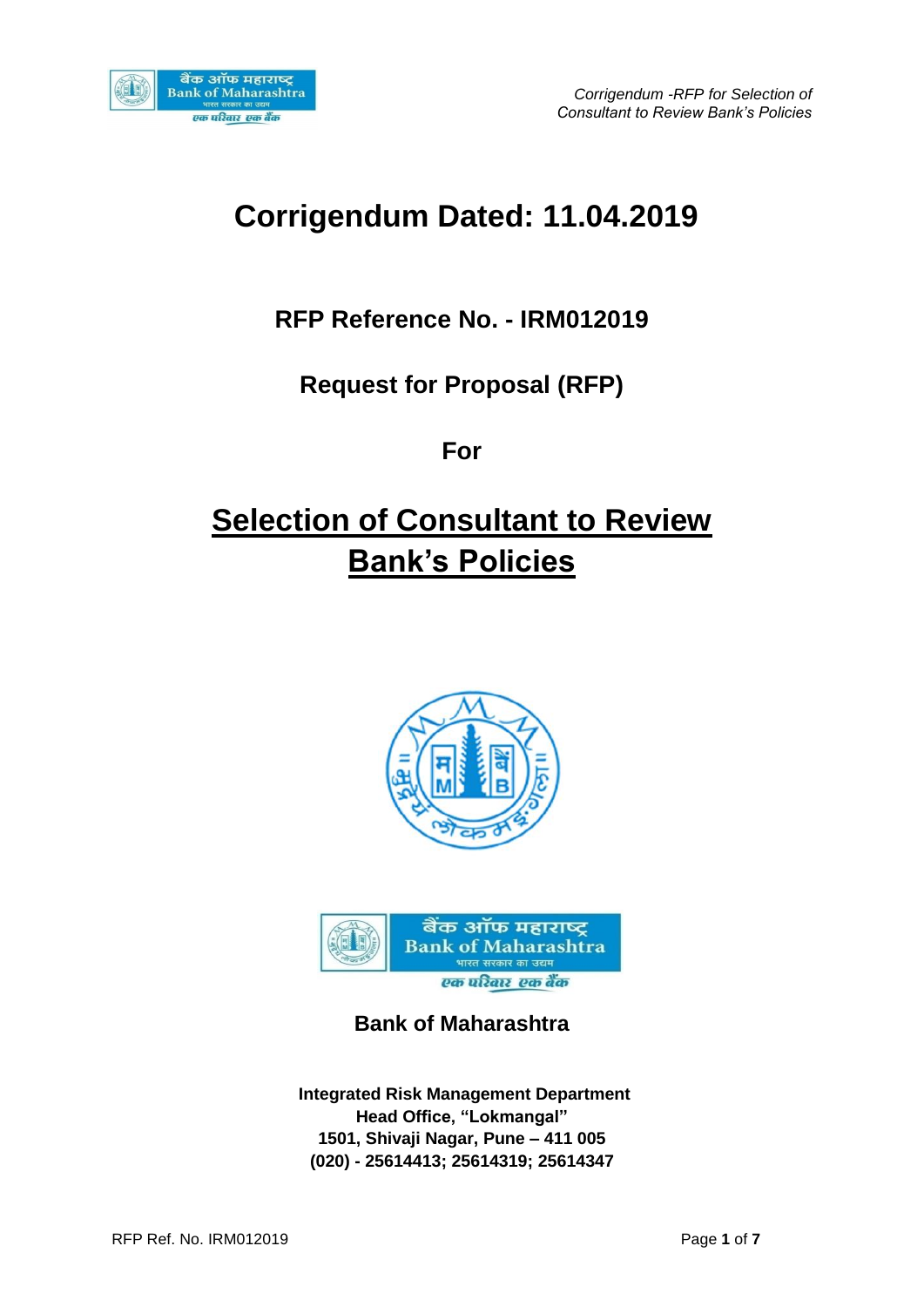

### INTRODUCTION:

Bank has published the RFP Reference No. – IRM012019 dated 30.03.2019 for Request for Proposal Selection of Consultant to Review Bank's Policies.

Following amendments have been made by the Bank with respect to the RFP.

| <b>SI</b>    | <b>Clause ref</b> | <b>Original Clause</b>                 | <b>Revised Clause</b>                                               |  |
|--------------|-------------------|----------------------------------------|---------------------------------------------------------------------|--|
| $\mathbf{1}$ | 7.14(3)           | Paper copies of RFP response           | Paper copies of RFP response as                                     |  |
|              | <b>ENVELOPE -</b> | as mentioned above along with          | mentioned above along with Demand                                   |  |
|              | III:              | Demand<br>Draft/Banker's               | Draft/Banker's Cheque/Pay Order for                                 |  |
|              | Commercial        | Order<br>for<br>Cheque/Pay             | Rs.10,000/ towards<br>Application                                   |  |
|              | Bid:              | Rs.10,000/ towards Application         | Money<br>(which shall<br>be<br>non-                                 |  |
|              | Page 32           | Money (which shall be non-             | refundable) and Rs. 2,00,000/ (Rs.                                  |  |
|              |                   | refundable) and $\text{Rs.}$ 1,50,000/ | Two lakhs Only) towards Earnest                                     |  |
|              |                   |                                        | towards Earnest Money Deposit   Money Deposit & one electronic copy |  |
|              |                   | & one<br>electronic<br>(in<br>copy     | (in standard readable format on CD)                                 |  |
|              |                   | standard readable format<br><b>on</b>  | of Technical Bid must be submitted to                               |  |
|              |                   | CD) of Technical Bid must be           | Bank at the following address.                                      |  |
|              |                   | submitted to Bank<br>the<br>at         |                                                                     |  |
|              |                   | following address.                     |                                                                     |  |

Note: Pre-bid query reply/ clarifications forms a part of **Corrigendum**

Enclosed: Pre-bid query reply/ clarifications.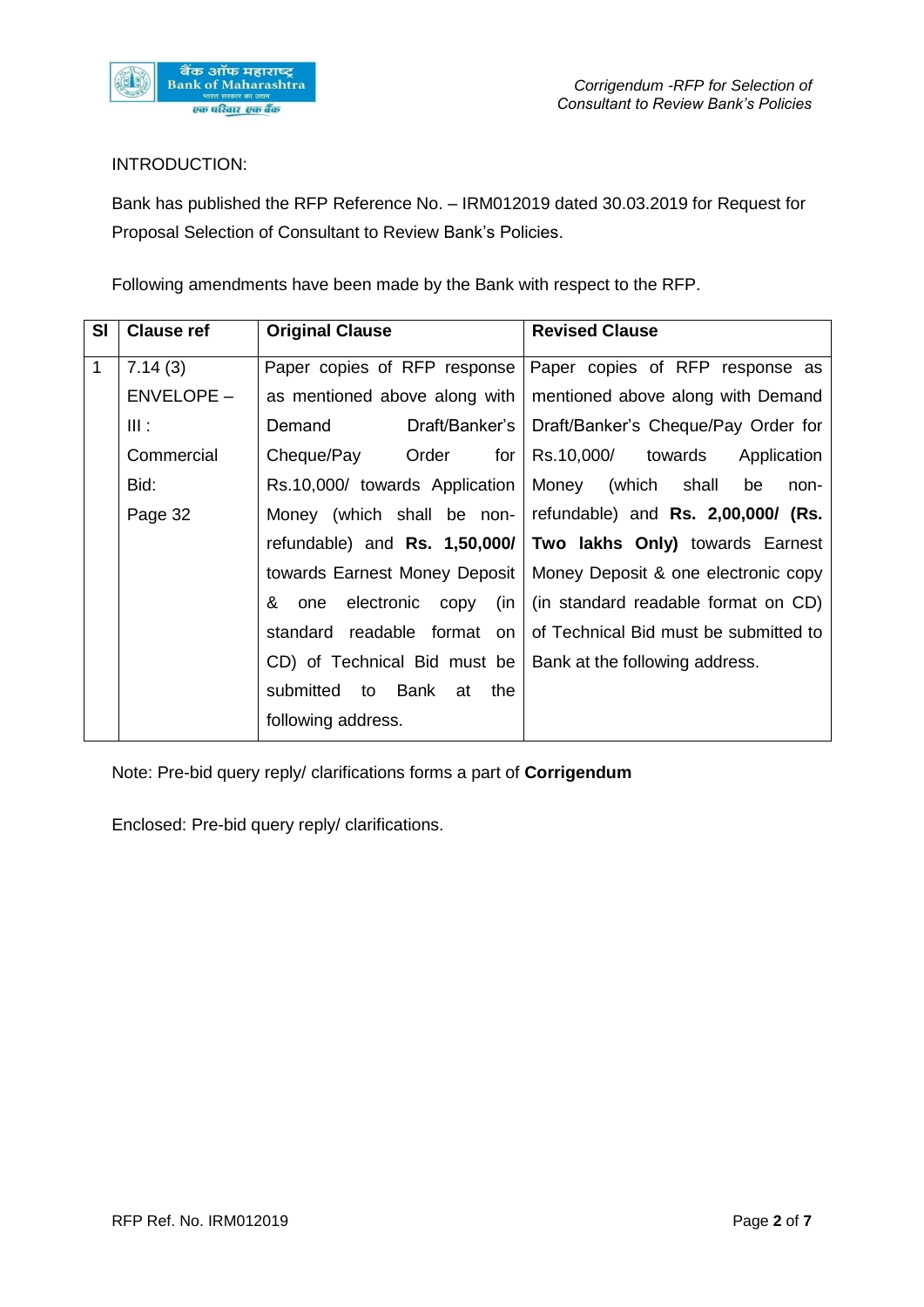

### **Replies to Pre- Bid Quarries**

| Query<br><b>Referen</b> | <b>RFP</b><br><b>Section</b>                             | <b>RFP</b>            | <b>RFP Excerpt</b>                                                                                                                                                                                                                                                    | <b>Description/</b><br>Query<br><b>Clarification sought</b>                                                                                                                                                                                                                                                                                                                                                                                                                                                                                                                                                                           | <b>Bank's Reply</b>                                                                                                                                                                                                                                                  |
|-------------------------|----------------------------------------------------------|-----------------------|-----------------------------------------------------------------------------------------------------------------------------------------------------------------------------------------------------------------------------------------------------------------------|---------------------------------------------------------------------------------------------------------------------------------------------------------------------------------------------------------------------------------------------------------------------------------------------------------------------------------------------------------------------------------------------------------------------------------------------------------------------------------------------------------------------------------------------------------------------------------------------------------------------------------------|----------------------------------------------------------------------------------------------------------------------------------------------------------------------------------------------------------------------------------------------------------------------|
| ce No                   | (point<br>number)                                        | Page<br><b>Number</b> |                                                                                                                                                                                                                                                                       |                                                                                                                                                                                                                                                                                                                                                                                                                                                                                                                                                                                                                                       |                                                                                                                                                                                                                                                                      |
| 1                       | 4.1 Project<br>completion<br>timelines                   | 13                    | Table<br>3<br>Project<br><b>Completion Timelines</b>                                                                                                                                                                                                                  | The engagement is for three<br>However as per para<br>vears.<br>4.1<br>completion<br>Project<br>timelines. Redrafting existing<br>policies/Framing new policies /<br>Review and preparation of<br>SOPs should get completed<br>within 3 months. Subsequently<br>you mention that, the changes<br>to be carried out on ongoing<br>We feel that there<br>basis.<br>should be a periodicity for such<br>changes preferably say six<br>monthly basis or so                                                                                                                                                                                | The vendor needs<br>to<br>suggest any changes as<br>the<br>Bank<br>per<br>regulatory<br>requirement/<br>requirements,<br>legal<br>norms or best practices of<br>banking industry on a<br>quarterly basis within 15 <sup>th</sup><br>day after the end of<br>quarter. |
| $\overline{2}$          | 4 Scope Of<br>Work<br>&<br>Deliverable<br>S              | 11                    | Review of Existing SOPs<br>for Policies and carry out<br>amendments as per gap<br>study.<br>Preparation of SOPs<br>(wherever SOPs are not<br>present)<br>for<br>implementation of Policy<br>framework at various<br>Departments/<br>offices/<br>branches of the Bank. | The assignment for review of<br>policies of the Bank. You also<br>mentioned about preparation of<br>SOPs. We feel that SOPs is a<br>separate<br>document<br>and<br>Policies are apex documents.<br>Hence whether you really intent<br>to include preparation of SOPs<br>in the assignment? If yes, the<br>scope<br>assignment<br>of<br>the<br>expands.                                                                                                                                                                                                                                                                                | We understand that all<br>the SOPs are the part of<br>policies<br>only.<br>Hence No Change in<br>RFP Clause.                                                                                                                                                         |
| 3                       | 5<br>$\overline{\phantom{0}}$<br>Eligibility<br>criteria | 14                    | The bidder should have<br>minimum three years of<br>relevant experience in<br>field of vetting/ reviewing<br>of Policies of Banks/<br>financial institutions in<br>India.                                                                                             | In para 5 - Eligibility criteria you<br>have<br>mentioned<br>that<br>'The<br>bidder should have minimum<br>of<br>three<br>years<br>relevant<br>experience<br>field<br>in<br>0f<br>vetting/renewing the policies of<br>Banks/Financial institutions in<br>India.<br>As review of the policies of the<br>Bank is a rare assignment<br>whether statutory auditors of<br>public sector Banks or Financial<br>Institution<br>could<br>also<br>be<br>considered. During the course<br>of audit the statutory auditor is<br>expected to review the policies<br>of the Bank and comment<br>thereon. Hence the experience<br>could be counted. | No<br>Change<br><b>RFP</b><br>in<br>Clause                                                                                                                                                                                                                           |
| 4                       | 4 Scope Of<br>&<br>Work<br>Deliverable<br>S              | 11                    | Assisting the Bank to<br>obtain Board approval<br>for all the reviewed/<br>newly framed Policies                                                                                                                                                                      | In para $4 -$ Scope of work and<br>Deliverables<br>you<br>have<br>mentioned 'Assisting Banks to<br>obtain Board Approval for all<br>the reviewed/Newly framed<br>policies'<br>as<br>of<br>one<br>the<br>deliverables.<br>We<br>fail to                                                                                                                                                                                                                                                                                                                                                                                                | The Vendor needs to<br>provide rationales for any<br>changes/Addition/deletion<br>made in the policy which<br>are acceptable to the<br>Board,<br>to<br>get<br>the<br>approval.                                                                                       |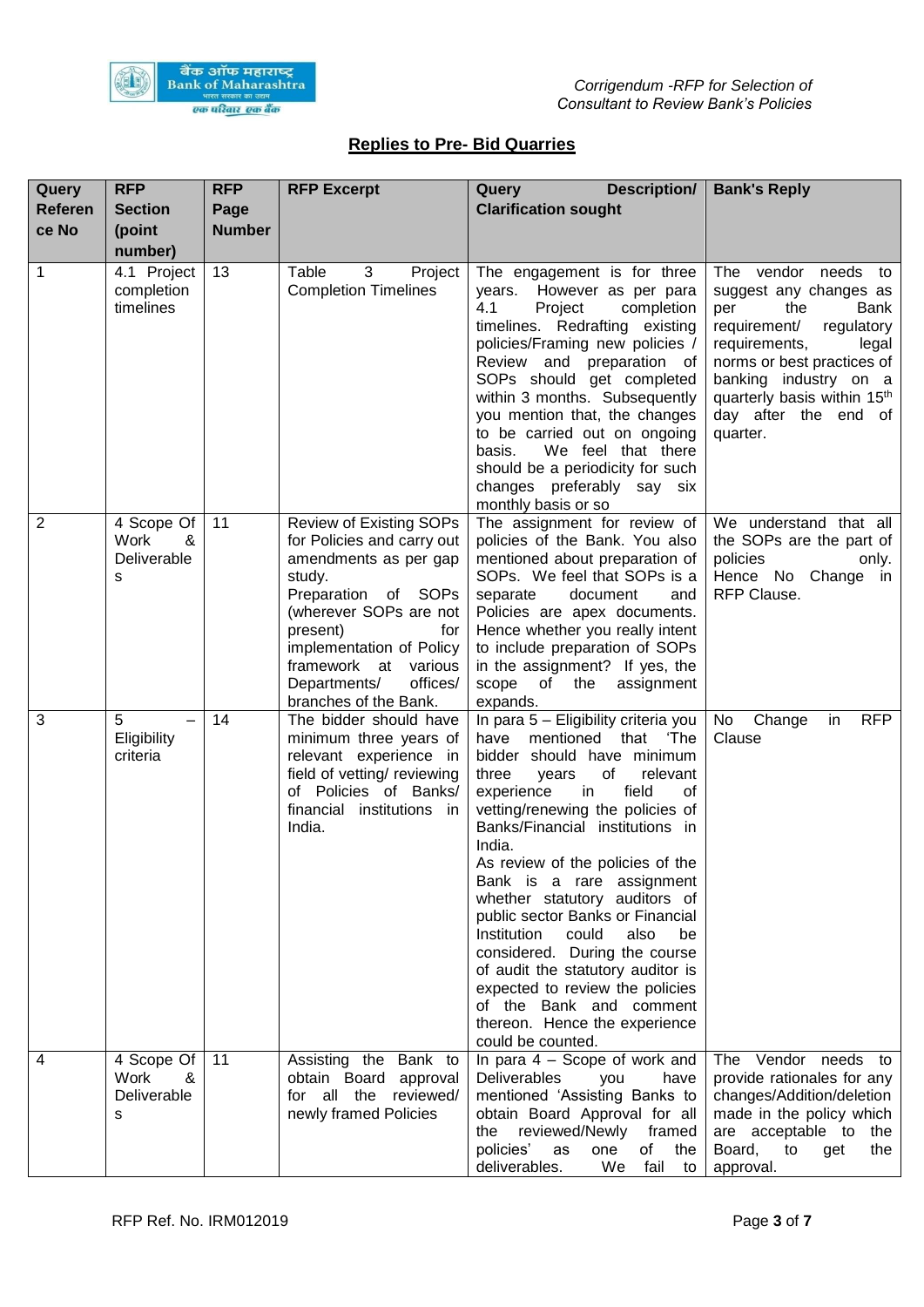

| Query<br><b>Referen</b><br>ce No | <b>RFP</b><br><b>Section</b><br>(point<br>number) | <b>RFP</b><br>Page<br><b>Number</b> | <b>RFP Excerpt</b>                                                                                                                                  | Description/<br>Query<br><b>Clarification sought</b>                                                                                                                                                                                                                                              | <b>Bank's Reply</b>                                                                                                                                                                                                                                                                                                   |
|----------------------------------|---------------------------------------------------|-------------------------------------|-----------------------------------------------------------------------------------------------------------------------------------------------------|---------------------------------------------------------------------------------------------------------------------------------------------------------------------------------------------------------------------------------------------------------------------------------------------------|-----------------------------------------------------------------------------------------------------------------------------------------------------------------------------------------------------------------------------------------------------------------------------------------------------------------------|
|                                  |                                                   |                                     |                                                                                                                                                     | understand<br>the<br>exact<br>expectation from the consultant<br>here.                                                                                                                                                                                                                            |                                                                                                                                                                                                                                                                                                                       |
| 5                                | 4 Scope Of<br>Work<br>&<br>Deliverable<br>S       | 11                                  | of Bank's<br>Interlinking<br>shall<br>Policies<br>be<br>incorporated under<br>a<br>separate report.                                                 | In para $4 -$ One of the<br>deliverables mentioned need<br>clarifications about the exact<br>expectation.<br>Viz. Interlinking of Bank's<br>policies shall be incorporated<br>under a separate report                                                                                             | Bank expect to have a<br>separate<br>report<br>mentioning<br>the:<br>references<br>1)<br>Cross<br>between each policy.<br>No policy should<br>2)<br>override other policy.<br>3) Reference of same<br>work/cause in different<br>way in different policies.                                                           |
| 6                                | 4 Scope Of<br>Work<br>&<br>Deliverable<br>s       | 11                                  | Suggest and carry out<br>changes in the policies<br>during the year as per<br>Bank<br>or<br>regulatory<br>requirements                              | In para 4 -Suggest and carry<br>out charges in the policies<br>during the year as per Bank's or<br>regulatory<br>requirement.<br>We suggest to mention the<br>periodicity over here. Whether<br>the periodicity given in para 4.1<br>will apply over here?                                        | The vendor needs to<br>suggest any changes as<br>Bank<br>per<br>the<br>requirement/<br>regulatory<br>requirements,<br>legal<br>norms or best practices of<br>banking industry on a<br>quarterly basis within 15 <sup>th</sup><br>day after the end of<br>quarter.                                                     |
| $\overline{7}$                   | 4 - Scope<br>of work and<br>Deliverable<br>s      | 12                                  | (Table 2)                                                                                                                                           | We request clarity on resource<br>deployment. We assume that<br>the resources need not be<br>present full time at the Bank<br>premises for the delivery of this<br>project except where interaction<br>Bank<br>employees<br>with<br>is<br>required or on project demand<br>basis. Please clarify. | The resource need not to<br>Bank<br>be<br>present<br>in<br>premises for full time<br>except where interaction<br>with Bank employees is<br>required or on project<br>demand basis.                                                                                                                                    |
| 8                                | 4 - Scope<br>of work and<br>Deliverable<br>s      | 12                                  | (Table 2)                                                                                                                                           | We understand that the list is<br>illustrative and not exhaustive.<br>Request you to please give us<br>a sense of how many policies<br>does the Bank envisage under<br>scope of this project.                                                                                                     | All the policies of the<br>bank are mentioned in<br>Table 2                                                                                                                                                                                                                                                           |
| 9                                | 4 - Scope<br>of work and<br>Deliverable<br>s      | 13                                  | Scope of services -<br>"Suggest and carry out<br>changes in the policies<br>during the year as per<br><b>Bank</b><br>or<br>regulatory requirements" | We <sup>-</sup><br>understand<br>this<br>that<br>includes implementation of the<br>policy also - please clarify<br>For process level change<br>recommendations,<br>is<br>automation<br>technology<br>$\sqrt{2}$<br>enablement also required to be<br>done?                                        | The scope doesn't cover<br>the implementation of the<br>policies. Implementation<br>of the policies will be<br>done by the Bank.<br>Any Bank requirement/<br>regulatory<br>changes<br>relevant to the policies<br>needs to be suggested<br>and incorporated in the<br>policies by the vendor on<br>a quarterly basis. |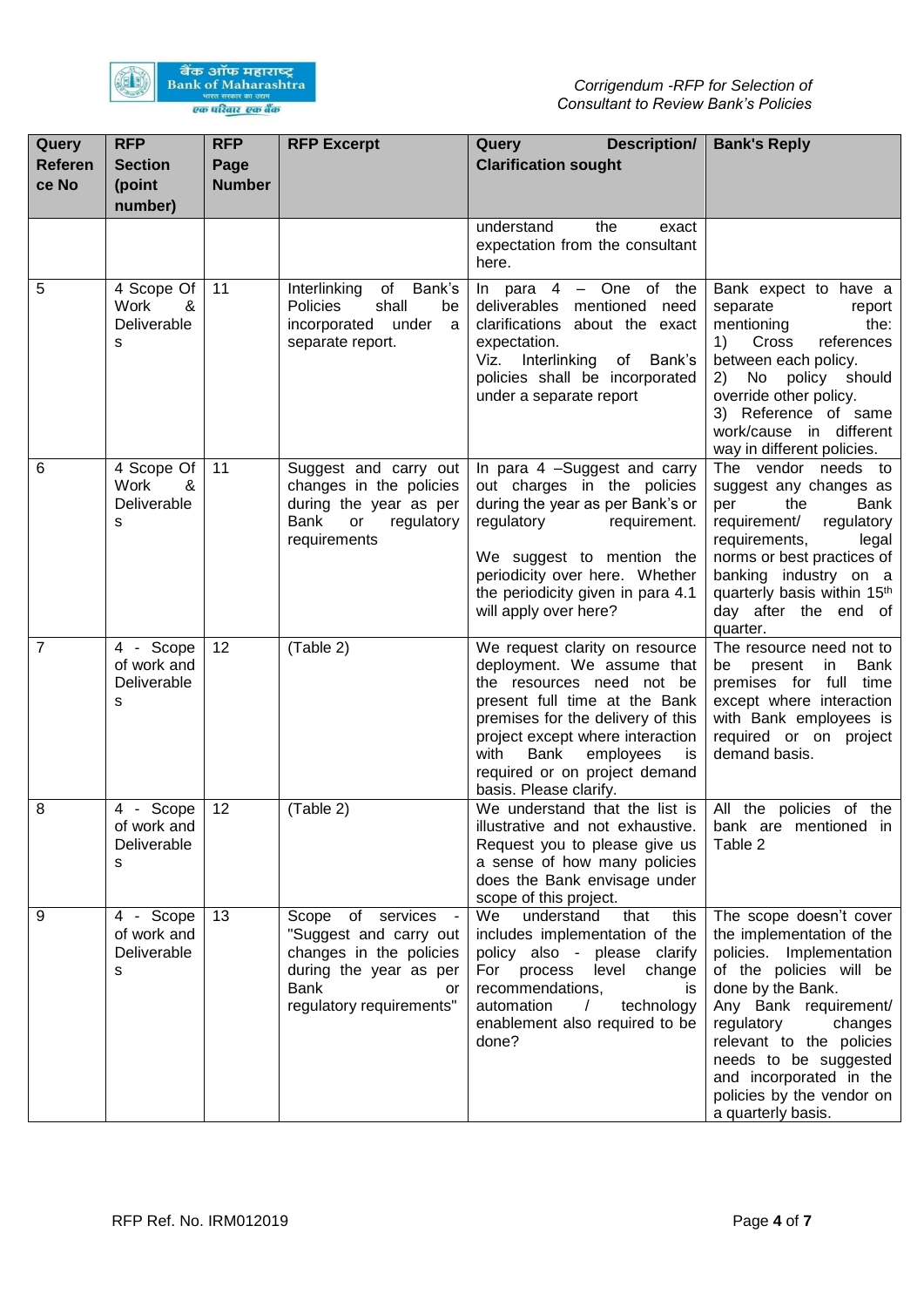

| Query<br><b>Referen</b><br>ce No | <b>RFP</b><br><b>Section</b><br>(point<br>number) | <b>RFP</b><br>Page<br><b>Number</b> | <b>RFP Excerpt</b>                                                                                                                                                                                                                                                                                                                                                                                                                                                                                                                                                                                                                                                                                           | Description/<br>Query<br><b>Clarification sought</b>                                                                                                                                                                                                                                                                                                                                                                                                                                                                                                                             | <b>Bank's Reply</b>                                                                                                                                                                                                                                                                                                                                                                   |
|----------------------------------|---------------------------------------------------|-------------------------------------|--------------------------------------------------------------------------------------------------------------------------------------------------------------------------------------------------------------------------------------------------------------------------------------------------------------------------------------------------------------------------------------------------------------------------------------------------------------------------------------------------------------------------------------------------------------------------------------------------------------------------------------------------------------------------------------------------------------|----------------------------------------------------------------------------------------------------------------------------------------------------------------------------------------------------------------------------------------------------------------------------------------------------------------------------------------------------------------------------------------------------------------------------------------------------------------------------------------------------------------------------------------------------------------------------------|---------------------------------------------------------------------------------------------------------------------------------------------------------------------------------------------------------------------------------------------------------------------------------------------------------------------------------------------------------------------------------------|
| 10                               | 4 - Scope<br>of work and<br>Deliverable<br>s      | 13                                  | Scope of services -<br>"Suggest and carry out<br>changes in the policies<br>during the year as per<br><b>Bank</b><br>or<br>regulatory requirements"                                                                                                                                                                                                                                                                                                                                                                                                                                                                                                                                                          | We request clarity on whether<br>the consultant have a mandate<br>of designing policies for any<br>new business initiative or only<br>review policies of<br>existing<br>business?                                                                                                                                                                                                                                                                                                                                                                                                | The vendor<br>needs<br>to<br>Suggest and frame the<br>new Policies required as<br>the<br>Bank<br>per<br>requirement/<br>regulatory<br>requirements,<br>legal<br>norms or best practices of<br>banking industry during<br>the contract period of<br>three years. Any new<br>policies<br>as<br>per<br>the<br>requirement of the bank<br>to be prepared within 15<br>days by the vendor. |
| 11                               | 4.1<br>Project<br>completion<br>timelines         | 13                                  | Completion<br>Project<br><b>Timelines</b>                                                                                                                                                                                                                                                                                                                                                                                                                                                                                                                                                                                                                                                                    | bank<br>We<br>request the<br>to<br>increase the time given for as-is<br>analysis from 4 weeks to 6<br>weeks, given the end-to-end<br>scope of the mandate.                                                                                                                                                                                                                                                                                                                                                                                                                       | <b>RFP</b><br>No Change<br>in<br>Clause                                                                                                                                                                                                                                                                                                                                               |
| 12                               | 5<br>Eligibility<br>criteria                      | 14                                  | Criteria<br>Eligibility<br>4. The bidder should<br>minimum<br>three<br>have<br>of<br>relevant<br>years<br>experience in field of<br>vetting/<br>reviewing<br>оf<br>Policies<br>of<br>Banks/<br>institutions in<br>financial<br>India.<br>6. The Bidder should<br>who<br>have<br>resources<br>have worked on similar<br>engagement of vetting/<br>reviewing of Policies of<br>Banks/<br>financial<br>institutions in India. All<br>to<br>be<br>resources<br>deployed for the project<br>should have had similar<br>experience in at least<br>one Public Sector Bank<br>India.<br>in.<br>The Supervisor for the<br>should<br>have<br>Project<br>related<br>professional<br>experience of minimum<br>ten years. | We request the bank modify<br>eligibility criteria as under:<br>4. The bidder should have<br>minimum<br>three<br>of<br>years<br>relevant experience in field of<br>vetting/ reviewing of Policies of<br>Banks/ financial institutions in<br>India or globally.<br>6. The Bidder should have<br>resources who have worked on<br>similar engagement of vetting/<br>reviewing of Policies of Banks/<br>financial institutions in India. All<br>resources to be deployed for<br>the project should have had<br>similar experience in at least<br>one financial institution in India. | <b>RFP</b><br>No<br>Change<br>in<br>Clause                                                                                                                                                                                                                                                                                                                                            |
| 13                               | 5<br>Eligibility<br>criteria                      | 14                                  | 4:<br>Table<br>4.<br>Relevant<br>PO/satisfactory letter in<br>should<br>support<br>be<br>attached. Minimum one<br>year satisfactory service<br>certificates from clients<br>should be attached.                                                                                                                                                                                                                                                                                                                                                                                                                                                                                                              | We request clarity whether we<br>will need to submit both a<br>signed engagement letter/PO<br>and a satisfactory service<br>certificate or would giving any<br>one suffice?                                                                                                                                                                                                                                                                                                                                                                                                      | Both<br>the<br>documents<br>needs to be submitted by<br>the bidder for technical<br>evaluation.                                                                                                                                                                                                                                                                                       |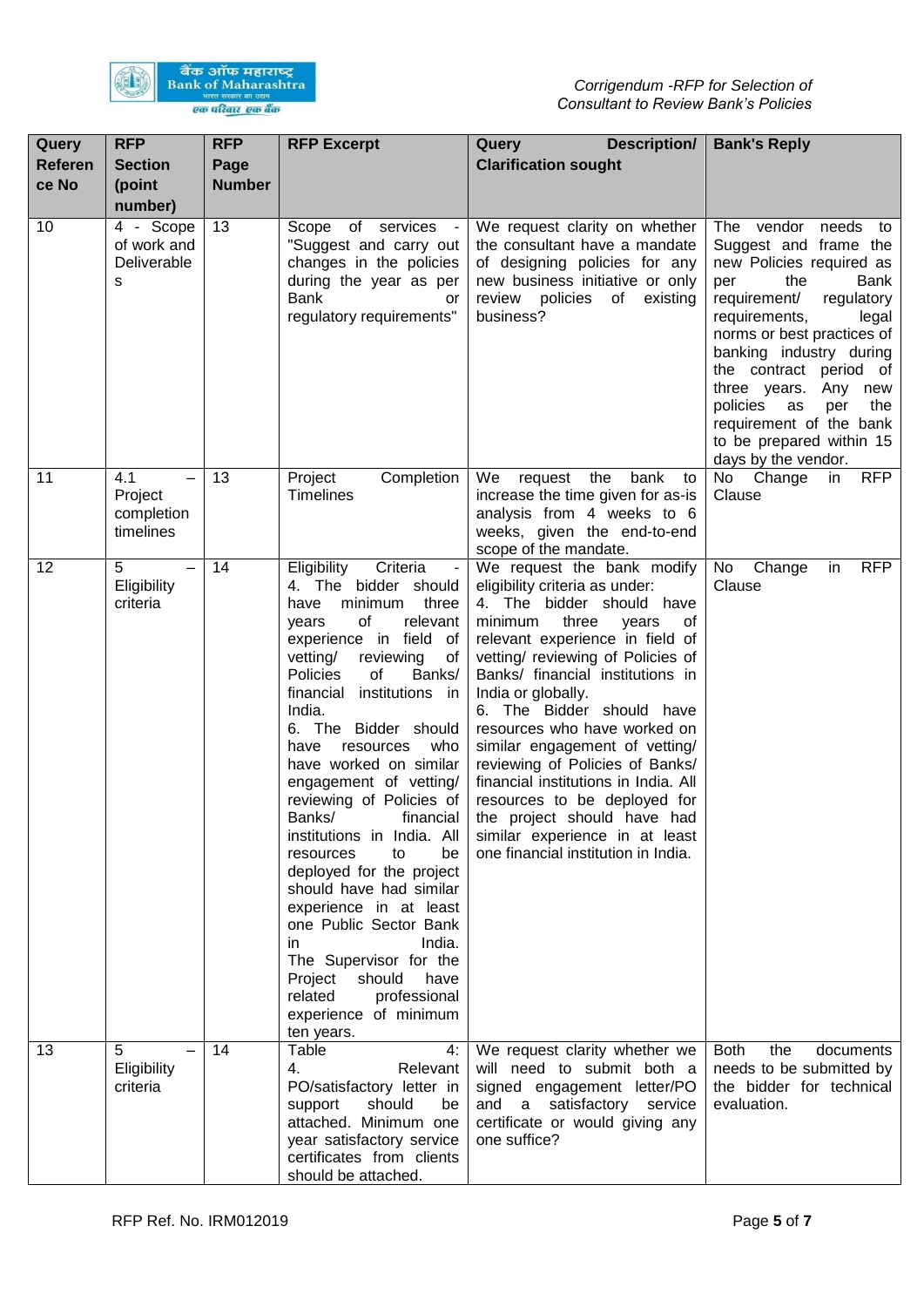

| Query<br><b>Referen</b><br>ce No | <b>RFP</b><br><b>Section</b><br>(point<br>number)   | <b>RFP</b><br>Page<br><b>Number</b> | <b>RFP Excerpt</b>                                                                                                                                                                                                                                                                                                                                                                                                                                                                   | Description/<br>Query<br><b>Clarification sought</b>                                                                                                                          | <b>Bank's Reply</b>                                                                                                                                                                                                                                         |
|----------------------------------|-----------------------------------------------------|-------------------------------------|--------------------------------------------------------------------------------------------------------------------------------------------------------------------------------------------------------------------------------------------------------------------------------------------------------------------------------------------------------------------------------------------------------------------------------------------------------------------------------------|-------------------------------------------------------------------------------------------------------------------------------------------------------------------------------|-------------------------------------------------------------------------------------------------------------------------------------------------------------------------------------------------------------------------------------------------------------|
| 14                               | $7.14(3.) -$<br>Envelope<br>Ш<br>Commercia<br>I bid | 32                                  | Paper copies of RFP<br>response as mentioned<br>above<br>along<br>with<br>Demand Draft/Banker's<br>Cheque/Pay Order for<br>Rs.10,000/<br>towards<br>Application<br>Money<br>(which shall be non-<br>Rs.<br>refundable)<br>and<br>1,50,000/<br>towards<br><b>Earnest Money Deposit</b>                                                                                                                                                                                                | In previous sections, the Bank<br>stated the EMD amount to be<br>200,000,<br>this<br>however<br>in<br>section<br>150,000.<br>$-$ it<br>says<br>Request clarity on the amount. | as per Corrigendum                                                                                                                                                                                                                                          |
| 15                               | 4 Scope Of<br>Work<br>&<br>Deliverable<br>s         | 11                                  | Interlinking of Bank's<br>Policies<br>shall<br>be<br>incorporated under a<br>separate report.                                                                                                                                                                                                                                                                                                                                                                                        | What is expected here? And<br>what<br>is<br>meant<br>by<br>the<br>interlinking of policies                                                                                    | Bank expect to have a<br>separate<br>report<br>mentioning<br>the:<br>Cross<br>1)<br>references<br>between each policy.<br>No policy should<br>2)<br>override other policy.<br>3) Reference of same<br>work/cause in different<br>way in different policies. |
| 16                               | 4 Scope Of<br>Work<br>&<br>Deliverable<br>S         | 11                                  | The Consultant will co-<br>various<br>ordinate with<br>Departments<br>and<br>verticals in the Bank to<br>understand the followed<br>processes and prevailing<br>systems<br>required<br>to<br>frame<br>review/<br>the<br>Policies. The Consultant<br>will<br>carry out<br>the<br>necessary amendments<br>in policies and SOPs/<br>will develop new policies<br>SOP <sub>s</sub> ,<br>and<br>in<br>with<br>consultation<br>the<br>respective<br>Department<br>who prepares the Policy. | Will Bank have a project co-<br>ordinator/SPOC<br>for<br>each/multiple department to<br>facilitate interactions, expedite<br>sign offs on new/ modified<br>policies and SOPs? | Single Point of Contact<br>from each department<br>(whose policies to<br>be<br>reviewed/prepared)<br>will<br>be assigned<br>for<br>the<br>vendor.                                                                                                           |
| 17                               | 4 Scope Of<br>Work<br>&<br>Deliverable<br>S         | 11                                  | The Consultant will co-<br>ordinate with various<br>Departments<br>and<br>verticals in the Bank to<br>understand the followed<br>processes and prevailing<br>systems required<br>to<br>review/<br>frame<br>the<br>Policies. The Consultant<br>will carry out<br>the<br>necessary amendments<br>in policies and SOPs/<br>will develop new policies<br>and<br>SOP <sub>s</sub><br>in.<br>with<br>the<br>consultation<br>respective<br>Department                                       | Can Bank provide a copy of<br>organization<br>structure,<br>highlighting key departments?                                                                                     | Will be shared with the<br>successful bidder                                                                                                                                                                                                                |